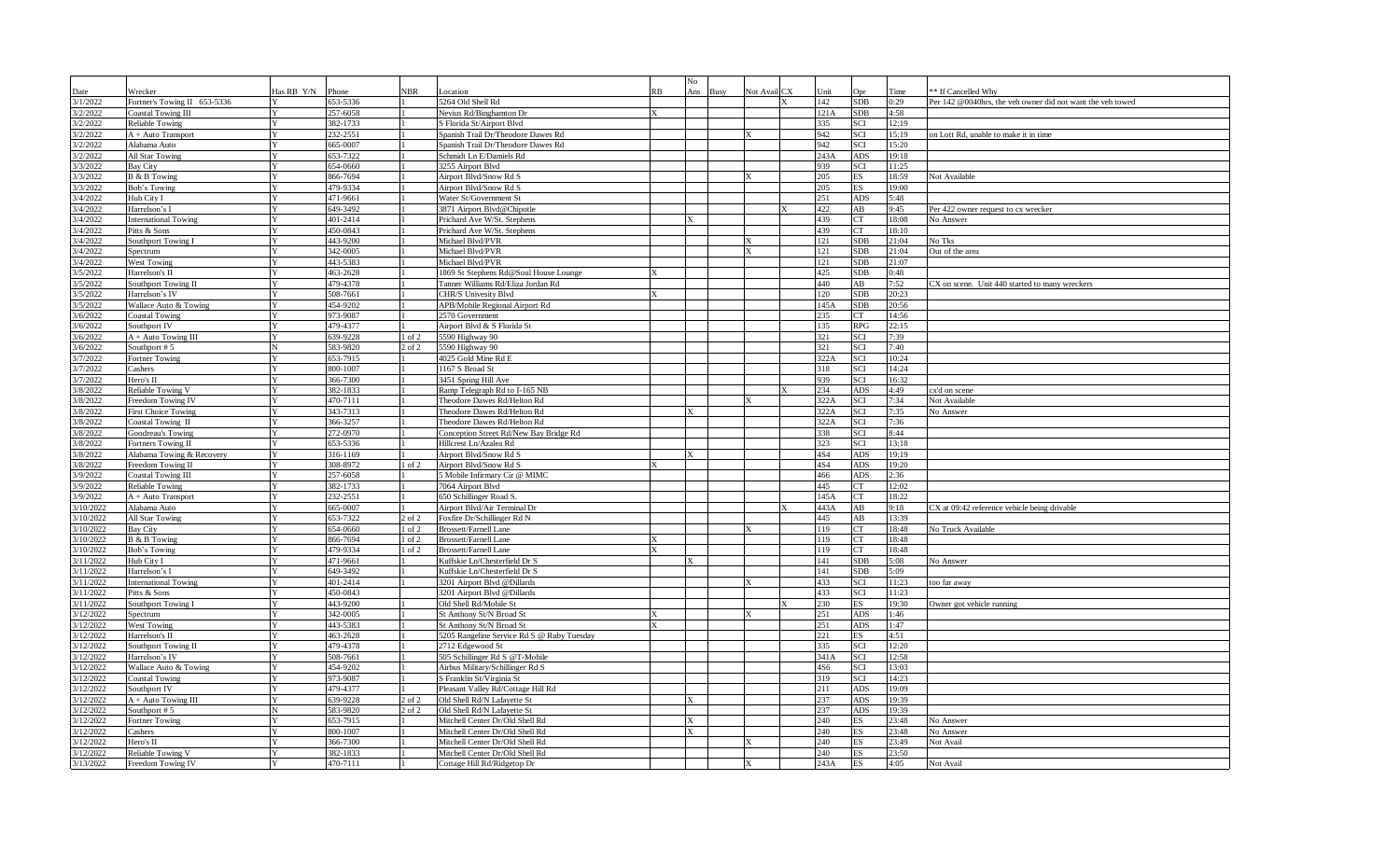| 3/13/2022 | <b>First Choice Towing</b>       | 343-7313 |            | Cottage Hill Rd/Ridgetop Dr                  |   | X |  | 243A | <b>ES</b>  | 4:05  | No Answer                                                    |
|-----------|----------------------------------|----------|------------|----------------------------------------------|---|---|--|------|------------|-------|--------------------------------------------------------------|
| 3/13/2022 | <b>Coastal Towing II</b>         | 366-3257 |            | ottage Hill Rd/Ridgetop Dr                   |   |   |  | 243A | ES         | 4:06  |                                                              |
| 3/13/2022 | Goodreau's Towing                | 272-0970 |            | $\overline{1110}$ Linlen Ave                 |   |   |  | 242A | ES         | 5:01  |                                                              |
| 3/13/2022 | ortners Towing II                | 653-5336 |            | Overlook Rd/Athey Rd                         |   |   |  | 343A | SCI        | 14:43 | Not Avail                                                    |
| 3/13/2022 | Alabama Towing & Recovery        | 316-1169 |            | Overlook Rd/Athey Rd                         |   |   |  | 343A | SCI        | 14:44 | No Answer                                                    |
| 3/13/2022 | reedom Towing II                 | 308-8972 |            | Overlook Rd/Athev Rd                         |   |   |  | 343A | <b>SCI</b> | 14:45 |                                                              |
| 3/13/2022 | Coastal Towing III               | 257-6058 |            | 1528 Carlisle Dr E                           |   |   |  | 341  | SCI        | 17:05 |                                                              |
| 3/13/2022 | Reliable Towing                  | 382-1733 |            | 607 Markham Dr                               |   |   |  | 222  | <b>ADS</b> | 23:07 |                                                              |
| 3/14/2022 | A + Auto Transport               | 232-2551 |            | Jamilton Blvd/Hwy 90                         |   |   |  | 123A | <b>SDB</b> | 20:04 |                                                              |
| 3/15/2022 | Alabama Auto                     | 665-0007 |            | Zeigler Blvd & N University Blvd             |   |   |  | 4S1  | RPG        | 19:06 | Will not make the 30 min time limit                          |
| 3/15/2022 | <b>All Star Towing</b>           | 653-7322 |            | Zeigler Blvd & N University Blvd             |   |   |  | 4S1  | <b>RPG</b> | 19:08 | 4S1 req to cx adv they got the veh started                   |
| 3/16/2022 | Bay City                         | 654-0660 |            | 2351 St Stephens Rd @ Kentucky Fried Chicken |   |   |  | 134  | RPG        | 0:50  |                                                              |
| 3/16/2022 | <b>B</b> & <b>B</b> Towing       | 866-7694 | $1$ of 2   | Moffett Rd/Central Blvd                      |   |   |  | 4S5  | <b>SCI</b> | 10:44 |                                                              |
| 3/16/2022 | <b>Bob's Towing</b>              | 479-9334 | $2$ of $2$ | Moffett Rd/Central Blvd                      |   |   |  | 4S5  | SCI        | 10:45 |                                                              |
| 3/16/2022 | Hub City I                       | 471-9661 |            | 250 Carnation St                             |   |   |  | 4S5  | SCI        | 13:40 |                                                              |
| 3/16/2022 | Iarrelson's I                    | 649-3492 |            | Cottage Hill Rd/Hillcrest rd                 |   |   |  | 322A | <b>SCI</b> | 15:28 | no answer                                                    |
| 3/16/2022 | International Towing             | 401-2414 |            | Cottage Hill Rd/Hillcrest rd                 |   |   |  | 322A | SCI        | 15:29 |                                                              |
| 3/16/2022 | Pitts & Sons                     | 450-0843 |            | 6101 Girby Rd @ Evironmental Center          |   |   |  | 221  | ADS        | 20:35 |                                                              |
| 3/16/2022 | Southport Towing I               | 443-9200 |            | McVay Dr N/Navco Rd                          |   |   |  | 211  | ES         | 20:44 |                                                              |
| 3/17/2022 | Spectrum                         | 342-0005 |            | 2451 University Hospital Dr @ USAMC          |   |   |  | 234  | <b>ADS</b> | 4:02  |                                                              |
| 3/17/2022 | <b>West Towing</b>               | 443-5383 |            | 2451 University Hospital Dr @ USAMC          |   |   |  | 234  | ADS        | 4:03  | Bay City towing was already on scene and had vehicle         |
| 3/17/2022 | Harrelson's II                   | 463-2628 |            | Old Shell Rd/Foreman Rd                      |   |   |  | 341  | SCI        | 10:48 | not available                                                |
| 3/17/2022 | Southport Towing II              | 479-4378 |            | Old Shell Rd/Foreman Rd                      |   |   |  | 341  | SCI        | 10:49 | not available                                                |
| 3/17/2022 | Harrelson's IV                   | 508-7661 |            | Old Shell Rd/Foreman Rd                      |   |   |  | 341  | SCI        | 10:49 | not available                                                |
| 3/17/2022 | Wallace Auto & Towing            | 454-9202 |            | Old Shell Rd/Foreman Rd                      |   |   |  | 341  | <b>SCI</b> | 10:50 |                                                              |
| 3/18/2022 | Coastal Towing                   | 973-9087 |            | Jniversity/Zeigler                           |   |   |  | 141  | СT         | 8:43  |                                                              |
| 3/18/2022 | Southport IV                     | 479-4377 |            | 8950 Padgett Switch Road                     |   |   |  | 121A | CT         | 11:21 | No Truck Available                                           |
| 3/18/2022 | A + Auto Towing III              | 639-9228 |            | 8950 Padgett Switch Road                     | X |   |  | 121A | CT         | 11:21 | To far out to make it in time                                |
| 3/18/2022 | Southport #5                     | 583-9820 |            | 8950 Padgett Switch Road                     |   |   |  | 121A | CT         | 11:21 | No Truck Available                                           |
| 3/18/2022 | Fortner Towing                   | 653-7915 |            | 8950 Padgett Switch Road                     |   |   |  | 121A | <b>CT</b>  | 11:21 |                                                              |
| 3/18/2022 | Cashers                          | 800-1007 | 1 of 2     | Hillcrest/Girby                              |   |   |  | 142A | CT         | 15:01 |                                                              |
| 3/18/2022 | Hero's II                        | 366-7300 | $2$ of $2$ | Hillcrest/Girby                              |   |   |  | 142A | Ct         | 15:21 |                                                              |
| 3/18/2022 | Reliable Towing V                | 382-1833 |            | 350 N. Lawrence St.                          |   |   |  | 134  | CT         | 16:19 |                                                              |
| 18/2022   | reedom Towing IV                 | 470-7111 |            | Battleship Pkwy/Wallace TunneL               |   |   |  | 418A | AB         | 18:51 | No wrecker too far away                                      |
| 3/18/2022 | irst Choice Towing               | 343-7313 |            | Battleship Pkwy/Wallace TunneL               |   |   |  | 418A | AB         | 18:52 |                                                              |
| 3/18/2022 | Coastal Towing II                | 366-3257 |            | Grelot Rd & Hillcrest Rd                     |   |   |  | 443A | <b>RPG</b> | 20:39 | 443A allowed Fortner's to tow in error (roadside assistance) |
| 19/2022   | Goodreau's Towing                | 272-0970 |            | 9870 Airport Blvd @ Goodreaus Towing         |   |   |  | 146  | <b>RPG</b> | 6:48  |                                                              |
| 3/19/2022 | ortners Towing II                | 653-5336 |            | Downtowner/Michael                           |   |   |  | 122  | CT         | 7:35  |                                                              |
| 3/19/2022 | Alabama Towing & Recovery        | 316-1169 |            | 3654 Airport Blvd                            |   |   |  | 144A | CT         | 11:47 |                                                              |
| 3/19/2022 | Freedom Towing II                | 308-8972 |            | 401 Donald St@Morning Star Church            |   |   |  | 133  | AB         | 13:49 |                                                              |
| 3/19/2022 | <b>Coastal Towing III</b>        | 257-6058 |            | Dauphin/W I-65 Serive Rd                     |   |   |  | 913  | СT         | 14:21 |                                                              |
| 3/19/2022 | Reliable Towing                  | 382-1733 |            | 7765 Airport Blvd                            |   |   |  | 141  | CT         | 16:22 |                                                              |
| 3/19/2022 | $A + Auto Transport$             | 232-2551 |            | Airport/Seven Hills Dr                       |   |   |  | 144A | CT         | 16:53 | Too far out to make the time                                 |
| 19/2022   | Alabama Auto                     | 665-0007 |            | Airport/Seven Hills Dr                       |   |   |  | 144A | CT         | 16:53 |                                                              |
| 1/20/2022 | All Star Towing                  | 653-7322 |            | 3051 Ralston Rd                              |   |   |  | 430  | <b>SDB</b> | 23:58 | No Answer                                                    |
| 1/20/2022 | Bay City                         | 654-0660 |            | 3051 Ralston Rd                              |   |   |  | 430  | <b>SDB</b> | 23:59 |                                                              |
| /20/2022  | <b>B</b> & <b>B</b> Towing       | 866-7694 |            | Warbler Dr & Cardinal Dr W                   |   |   |  | 413  | RPG        | 1:57  |                                                              |
| 1/20/2022 | <b>Bob's Towing</b>              | 479-9334 |            | Warbler Dr & Cardinal Dr W                   |   |   |  | 413  | <b>RPG</b> | 1:58  |                                                              |
| 1/20/2022 | Hub City I                       | 471-9661 |            | Barkley Dr S & Barkley Dr W                  |   | X |  | 414  | <b>RPG</b> | 2:48  |                                                              |
| 3/20/2022 | Harrelson's I                    | 649-3492 |            | Barkley Dr S & Barkley Dr W                  |   | X |  | 414  | <b>RPG</b> | 2:48  |                                                              |
| 1/20/2022 | nternational Towing              | 401-2414 |            | Barkley Dr S & Barkley Dr W                  |   |   |  | 414  | <b>RPG</b> | 2:49  | Too far out to make the time                                 |
| 3/20/2022 | Pitts & Sons                     | 450-0843 |            | Barkley Dr S & Barkley Dr W                  |   |   |  | 414  | <b>RPG</b> | 2:50  |                                                              |
| 3/20/2022 | Southport Towing I               | 443-9200 |            | 708 Magnolia Ct                              |   |   |  | 110  | CT         | 7:37  |                                                              |
| 3/20/2022 | Spectrum                         | 342-0005 |            | 912 S Broad St                               |   |   |  | 115  | AB         | 14:49 | No wreckeer available                                        |
| 1/20/2022 | <b>West Towing</b>               | 443-5383 |            | 912 S Broad St                               |   |   |  | 115  | AB         | 14:50 |                                                              |
| 3/21/2022 | Iarrelson's II                   | 463-2628 |            | 6567 Old Shell Rd                            |   |   |  | 245  | ES         | 12:06 | No Answer                                                    |
| 3/21/2022 | Southport Towing II              | 479-4378 |            | 6567 Old Shell Rd                            |   |   |  | 245  | ES         | 12:06 | <b>Not Available</b>                                         |
| 3/21/2022 | Harrelson's IV                   | 508-7661 |            | 6567 Old Shell Rd                            |   |   |  | 245  | ES         | 12:07 | Not Available                                                |
| 3/21/2022 | <b>Wallace Auto &amp; Towing</b> | 454-9202 |            | 6567 Old Shell Rd                            |   |   |  | 245  | ES         | 12:08 | uth 4S3                                                      |
| 3/21/2022 | Coastal Towing                   | 973-9087 |            | Virginia St/Weinacker Ave                    |   |   |  | 934  | <b>ES</b>  | 16:31 |                                                              |
| 3/21/2022 | Southport IV                     | 479-4377 |            | Grelot Rd/University Blvd                    |   |   |  | 240  | ES.        | 17:24 |                                                              |
| 3/21/2022 | A + Auto Towing III              | 639-9228 |            | 3050 Hamilton Blyd                           |   |   |  | 934  | ES.        | 17:46 | Too far out to make the time                                 |
| 3/21/2022 | Southport #5                     | 583-9820 |            | 3050 Hamilton Blvd                           |   |   |  | 934  | ES         | 17:47 |                                                              |
| 3/22/2022 | Fortner Towing                   | 653-7915 |            | 5662 Cottage Hill Rd                         |   |   |  | 244A | ES         | 15:39 |                                                              |
| 3/22/2022 | Cashers                          | 800-1007 |            | 2055 Dauphin St                              |   | X |  | 333  | <b>ADS</b> | 20:25 |                                                              |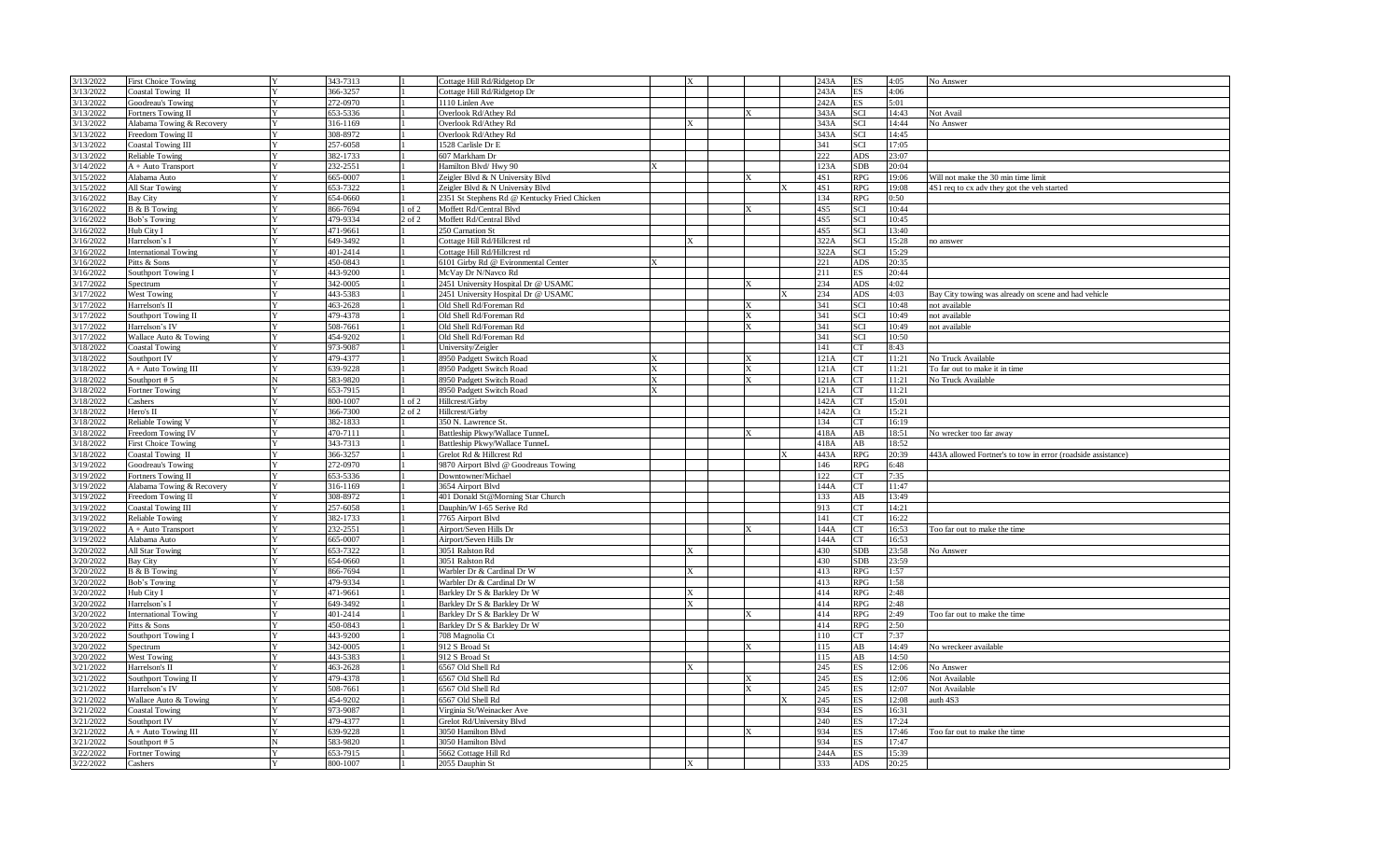| 3/22/2022 | Hero's II                                      | Y            | 366-7300 | 2055 Dauphin St                    |   |  |   | 333<br>ADS         | 20:26 |                                               |
|-----------|------------------------------------------------|--------------|----------|------------------------------------|---|--|---|--------------------|-------|-----------------------------------------------|
| 3/23/2022 | Reliable Towing V                              | $\mathbf{v}$ | 382-1833 | Moffett/Meadow Lane                |   |  | X | 141A<br>CT         | 7:10  | Cancelled at 07:12 ref vehicle being drivable |
| 3/23/2022 | Freedom Towing IV                              |              | 470-7111 | 3548 Schillinger Rd S              |   |  |   | 123A<br>СT         | 9:36  | No Truck Available                            |
| 3/23/2022 | <b>First Choice Towing</b>                     |              | 343-7313 | 3548 Schillinger Rd S              |   |  |   | 123A<br>СT         | 9:36  | No Truck Available                            |
| 3/23/2022 | Coastal Towing II                              |              | 366-3257 | 3548 Schillinger Rd S              |   |  |   | 123A<br>CT.        | 9:36  |                                               |
| 3/23/2022 | Goodreau's Towing                              | Y            | 272-0970 | Ramp Dauphin St to I-65 NB         |   |  |   | 130<br>AB          | 0:00  |                                               |
| 3/24/2022 | Fortners Towing II                             |              | 653-5336 | Mamount Blvd/Theodore Dawes Rd     |   |  |   | <b>SDB</b><br>424A | 0:13  |                                               |
|           |                                                |              |          |                                    |   |  |   |                    |       |                                               |
| 3/24/2022 | Alabama Towing & Recovery                      |              | 316-1169 | Spring Hill Ave & Item Ave         | X |  |   | 437<br>RPG         | 3:57  |                                               |
| 3/24/2022 | Freedom Towing II                              |              | 308-8972 | Spring Hill Ave & Item Ave         |   |  |   | 437<br>RPG         | 3:58  | No wrecker available                          |
| 3/24/2022 | <b>Coastal Towing III</b>                      | V            | 257-6058 | Spring Hill Ave & Item Ave         |   |  |   | 437<br>RPG         | 3:59  |                                               |
| 3/24/2022 | <b>Reliable Towing</b>                         |              | 382-1733 | State/Water                        |   |  |   | 5S1<br>СT          | 8:10  |                                               |
| 3/24/2022 | A + Auto Transport                             |              | 232-2551 | Hillcrest Service Rd/Maryknoll Dr. |   |  |   | 144A<br>CT.        | 11:34 |                                               |
| 3/24/2022 | Alabama Auto                                   |              | 665-0007 | Pleasant Valley Rd/Magnolia Rd     |   |  |   | AB<br>110          | 12:12 |                                               |
| 3/24/2022 | All Star Towing                                | V            | 653-7322 | Sollie Rd/Darby Creek Dr           |   |  |   | 121<br>CT.         | 15:49 |                                               |
| 3/24/2022 | <b>Bay City</b>                                |              | 654-0660 | <b>Edgefield Road/Ashley Drive</b> |   |  |   | 140<br><b>CT</b>   | 16:59 |                                               |
| 3/24/2022 | B & B Towing                                   |              | 866-7694 | Hamilton Blvd/Rangeline Rd         |   |  |   | 419<br>SDB         | 21:03 |                                               |
| 3/25/2022 | Bob's Towing                                   | $\mathbf{v}$ | 479-9334 | Pepper Ridge Dr/Girby Rd           |   |  |   | 222<br>ES.         | 7:27  |                                               |
| 3/25/2022 | Hub City I                                     | $\mathbf{v}$ | 471-9661 | Pepper Ridge Dr/Girby Rd           |   |  |   | 222<br><b>ES</b>   | 7:28  |                                               |
| 3/25/2022 | Harrelson's I                                  |              | 649-3492 | 5404 Overlook Rd                   |   |  |   | 245<br>ES.         | 7:58  | Not Available                                 |
| 3/25/2022 | <b>International Towing</b>                    |              | 401-2414 | 5404 Overlook Rd                   |   |  |   | 245<br>ES          | 7:59  |                                               |
| 3/25/2022 | Pitts & Sons                                   |              | 450-0843 | 2312 Dauphin Island Pkwy           |   |  |   | 211<br>ES.         | 9:39  |                                               |
| 3/25/2022 | Southport Towing I                             | Y            | 443-9200 | 650 Cody Rd S                      |   |  |   | 242A<br>ES         | 10:29 |                                               |
| 3/25/2022 | Spectrum                                       |              | 342-0005 | Summit Ct/Schillinger Rd S         |   |  |   | 221A<br>ES         | 16:01 | On another call                               |
| 3/25/2022 | <b>West Towing</b>                             |              | 443-5383 | Summit Ct/Schillinger Rd S         |   |  |   | 221A<br>ES.        | 16:04 |                                               |
| 3/25/2022 | Harrelson's II                                 | $\mathbf{v}$ | 463-2628 | 820 Schillinger Rd S @ Chili's     |   |  |   | 242<br>ES.         | 16:57 |                                               |
| 3/25/2022 | Southport Towing II                            |              | 479-4378 | Cottage Hill Rd/Genoa Dr           | X |  |   | 243A<br>ES.        | 18:03 | No Answer                                     |
| 3/25/2022 | Harrelson's IV                                 |              | 508-7661 | Cottage Hill Rd/Genoa Dr           | X |  |   | 243A<br>ES         | 18:04 | No Answer                                     |
| 3/25/2022 |                                                | $\mathbf{v}$ | 454-9202 | Cottage Hill Rd/Genoa Dr           |   |  |   | 243A<br>ES         | 18:05 |                                               |
| 3/25/2022 | Wallace Auto & Towing<br><b>Coastal Towing</b> |              | 973-9087 |                                    |   |  |   | 344<br>ES.         | 18:48 |                                               |
|           |                                                | V            |          | Lucerne Dr/Overlook Rd             |   |  |   |                    |       |                                               |
| 3/25/2022 | Southport IV                                   |              | 479-4377 | Hwy 90/Rangeline Rd                |   |  |   | 322A<br>SCI        | 19:10 | out of town                                   |
| 3/25/2022 | $A + Auto Towning III$                         |              | 639-9228 | Hwy 90/Rangeline Rd                |   |  |   | 322A<br>SCI        | 19:11 |                                               |
| 3/26/2022 | Southport #5                                   | N            | 583-9820 | Summerville St/Summerland Dr       |   |  |   | 943<br>ES.         | 14:31 |                                               |
| 3/26/2022 | Fortner Towing                                 | Y            | 653-7915 | Government St/Mohawk St            |   |  |   | 238<br><b>ES</b>   | 14:32 |                                               |
| 3/26/2022 | Cashers                                        | $\mathbf{v}$ | 800-1007 | 3660 Airport Blvd @ Shell          | X |  |   | 241<br><b>ES</b>   | 14:48 | No Answer                                     |
| 3/26/2022 | Hero's II                                      |              | 366-7300 | 3660 Airport Blvd @ Shell          |   |  |   | 241<br>ES.         | 14:49 | Not Available                                 |
| 3/26/2022 | Reliable Towing V                              |              | 382-1833 | 3660 Airport Blvd @ Shell          |   |  |   | 241<br>ES          | 14:49 |                                               |
| 3/26/2022 | Freedom Towing IV                              |              | 470-7111 | Halls Mill Rd/I-65 OVP             |   |  |   | 939<br><b>ES</b>   | 17:19 |                                               |
| 3/27/2022 | First Choice Towing                            | Y            | 343-7313 | Cody Rd N/Felhorn Rd N             |   |  |   | 939<br>ES          | 15:34 | Not Available                                 |
| 3/27/2022 | Coastal Towing II                              |              | 366-3257 | Cody Rd N/Felhorn Rd N             |   |  |   | 939<br>ES          | 15:35 |                                               |
| 3/27/2022 | Goodreau's Towing                              |              | 272-0970 | Battleship Pkwy/Addsco Rd          |   |  |   | 230<br>ES          | 16:18 | Not Available                                 |
| 3/27/2022 | Fortners Towing II                             | $\mathbf{v}$ | 653-5336 | Battleship Pkwy/Addsco Rd          |   |  |   | 230<br><b>ES</b>   | 16:19 |                                               |
| 3/28/2022 | Alabama Towing & Recovery                      |              | 316-1169 | 1083 Dauphin Island Pkwy           |   |  |   | 112<br>AB          | 8:57  |                                               |
| 3/28/2022 | Freedom Towing II                              |              | 308-8972 | 2320 Government St.                |   |  |   | 924<br>CT          | 13:11 |                                               |
| 3/28/2022 | <b>Coastal Towing III</b>                      | Y            | 257-6058 | Linwood Dr/Delta St                |   |  |   | 413<br><b>SDB</b>  | 19:30 |                                               |
| 3/28/2022 | Reliable Towing                                |              | 382-1733 | USA North Dr/N University Blvd     |   |  |   | 924<br>AB          | 13:10 |                                               |
| 3/29/2022 | $A + Auto Transport$                           |              | 232-2551 | Wagner/Stanton Rd                  |   |  |   | 135<br>СT          | 17:11 |                                               |
| 3/29/2022 | Alabama Auto                                   |              | 665-0007 | SCH Rd S/Grelot Rd                 |   |  |   | 440A<br><b>SDB</b> | 22:39 | Out of the area                               |
| 3/29/2022 | All Star Towing                                |              | 653-7322 | SCH Rd S/Grelot Rd                 |   |  |   | 440A<br>SDB        | 22:40 |                                               |
| 3/30/2022 | <b>Bay City</b>                                |              | 654-0660 | 8750 Three Notch-Kroner Rd         |   |  |   | 223<br><b>ES</b>   | 8:22  |                                               |
| 3/30/2022 | B & B Towing                                   |              | 866-7694 | 1956 Cottage Hill Rd               |   |  |   | 939<br>ES          | 12:32 | Not Available                                 |
| 3/30/2022 | Bob's Towing                                   |              | 479-9334 | 1956 Cottage Hill Rd               |   |  |   | 939<br>ES.         | 12:33 |                                               |
| 3/30/2022 | Hub City I                                     |              | 471-9661 | I-10 Service Rd/Theodore Dawes Rd  |   |  |   | 2S10<br>ADS        | 22:24 | Cancelled due time up                         |
| 3/30/2022 | Harrelson's I                                  |              | 649-3492 | I-10 Service Rd/Theodore Dawes Rd  |   |  |   | 2S10<br><b>ADS</b> | 23:23 |                                               |
| 3/30/2022 |                                                |              | 401-2414 |                                    |   |  |   | 2S10<br>ADS        | 23:24 |                                               |
|           | <b>International Towing</b>                    |              | 450-0843 | I-10 Service Rd/Theodore Dawes Rd  |   |  |   | 2S10<br><b>ADS</b> | 23:25 |                                               |
| 3/30/2022 | Pitts & Sons                                   |              |          | I-10 Service Rd/Theodore Dawes Rd  |   |  |   |                    |       |                                               |
| 3/31/2022 | <b>Southport Towing I</b>                      |              | 443-9200 | Houston St/Government St           |   |  |   | 212<br>ADS         | 6:37  |                                               |
| 3/31/2022 | Spectrum                                       |              | 342-0005 | 4705 Bush Ln                       |   |  |   | <b>2S4</b><br>ES   | 14:26 | On another tow                                |
| 3/31/2022 | <b>West Towing</b>                             |              | 443-5383 | 4705 Bush Ln                       |   |  |   | 2S4<br><b>ES</b>   | 14:29 |                                               |
| 3/31/2022 | Harrelson's II                                 |              | 463-2628 | Virginia St/Gayle St               |   |  |   | 942<br>ES.         | 16:54 |                                               |
| 3/31/2022 | Southport Towing II                            |              | 479-4378 | Virginia St/Gayle St               |   |  |   | 942<br>ES          | 16:55 |                                               |
| 3/31/2022 | Harrelson's IV                                 |              | 508-7661 | Airport Blvd/Pierce Rd             |   |  |   | 347A<br><b>ES</b>  | 18:18 | Not Available                                 |
| 3/31/2022 | Wallace Auto & Towing                          |              | 454-9202 | Airport Blvd/Pierce Rd             |   |  |   | 347A<br>ES         | 18:19 | Not Available                                 |
| 3/31/2022 | <b>Coastal Towing</b>                          |              | 973-9087 | Airport Blvd/Pierce Rd             |   |  |   | 347A<br>żς         | 18:20 | Auth 4s6 driver can drive veh                 |